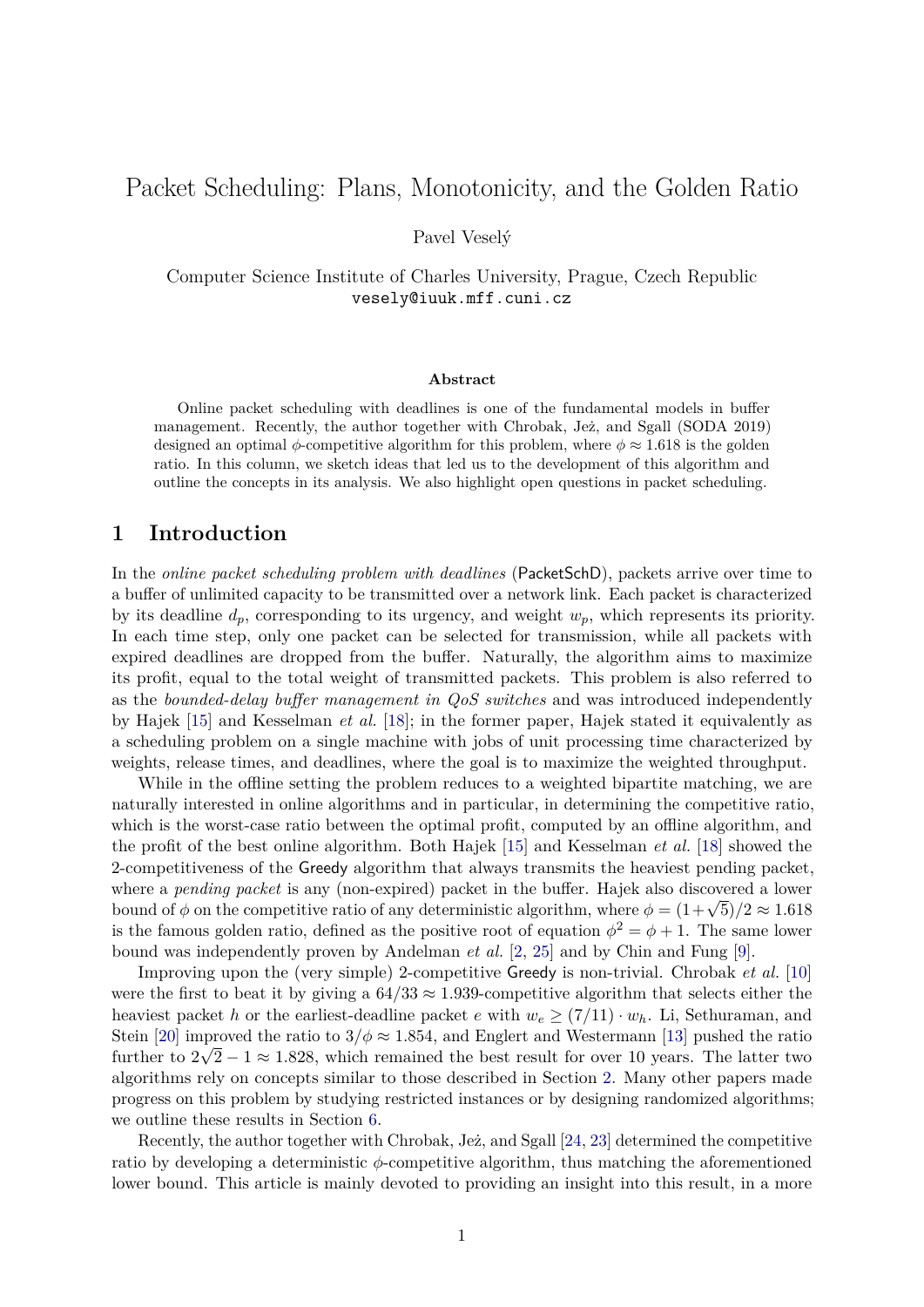accessible way than in the full paper [\[24,](#page-11-4) [23\]](#page-11-5), necessarily skipping some technical details and proofs (in fact, we only sketch the analysis of the algorithm, which would by no means fit into this column). Here, concepts are presented in a slightly different way than in [\[24,](#page-11-4) [23\]](#page-11-5), similarly as we discovered them during 2016-2018. We refer an interested reader to the original paper [\[24\]](#page-11-4) and its full version [\[23\]](#page-11-5) for details and formal proofs. We hope that such an insight inspires other researchers and will lead to further exciting results!

**Organization.** Section [2](#page-1-0) introduces the concept of a *plan* together with an algorithm, which is a "linear combination" of Greedy and its opposite. We delve into the structure of plans in Section [3,](#page-2-0) and we sketch why a certain monotonicity property is useful in Section [4,](#page-3-0) which also describes our *φ*-competitive algorithm. Section [5](#page-6-0) provides a bird's eye view of the analysis. We close by giving several open problems in packet scheduling in Section [6,](#page-8-0) together with more related work.

**Preliminaries.** We need a few simplifying assumptions. First, we assume that all packet weights are distinct, which is without loss of generality (w.l.o.g.) by an infinitesimal perturbation of weights. Second, in any step t and for any  $\tau \geq t$ , we assume that there is a pending packet with deadline  $\tau$  (or even more such packets if needed), which is w.l.o.g. by releasing virtual 0-weight packets with deadline  $\tau$ <sup>[1](#page-1-1)</sup>

# <span id="page-1-0"></span>**2 Why Not Make a Plan?**

The first idea that may come to mind when designing an algorithm is to select the heaviest pending packet (i.e., the one with the largest weight) for transmission in each step. This Greedy algorithm is 2-competitive [\[15,](#page-11-0) [18\]](#page-11-1), and its analysis is nearly as simple as the algorithm: The adversary profit is amortized using a charging scheme, which charges the adversary profit of  $w_i$ from transmitting a packet *j* in step *t* to the algorithm's profit in step *t* if *j* is pending for Greedy, and otherwise, to the step  $t' < t$  in which Greedy sends *j*; see Figure [1\(](#page-2-1)a) for an illustration. It is not difficult to complete the analysis, and we leave it as an exercise. Figure [1\(](#page-2-1)a) also shows a tight instance, consisting of just two packets.

Greedy transmits the heaviest packet regardless of its deadline, thus in a sense making an implicit assumption that similarly heavy packets will arrive in subsequent steps. One may replace this overly "optimistic" approach by a "pessimistic" one: Transmit a packet that maximizes the total profit starting from the current step, assuming that no more packets arrive in subsequent steps. To describe this pessimistic approach more precisely, we define *plans*:

**Definition 1.** *A* plan *X at a certain time step t (w.r.t. an algorithm under consideration) is a feasible subset of pending packets, where feasible means that packets in X can be scheduled in slots*  $t, t + 1, \ldots$  *without violating their deadlines.* 

Among many plans at time *t*, of particular importance is the *optimal plan*, denoted *P t* , which is the plan of the largest total weight of packets; see Figure  $1(c)$  $1(c)$  for an example. A useful property is that  $P<sup>t</sup>$  can be computed by the (offline) greedy algorithm that adds pending packets in the order of decreasing weights subject to the set remaining feasible; this works as the set of plans forms a matroid (see [\[18\]](#page-11-1) for a more general proof). Thus, the optimal plan is unique under the assumption about distinct weights. Note that an (optimal) plan is only a set of pending packets and not a schedule (i.e., an assignment of packets to time slots). The algorithms in [\[20,](#page-11-3) [13\]](#page-10-3) rely on the *optimal provisional schedule*, which is a schedule of the optimal plan with packets ordered by deadlines.

<span id="page-1-1"></span><sup>&</sup>lt;sup>1</sup>In fact, by the first assumption, these virtual packets have distinct infinitesimal positive weights. Also, we gloss over some technical issues in these assumptions, which are discussed in [\[23\]](#page-11-5).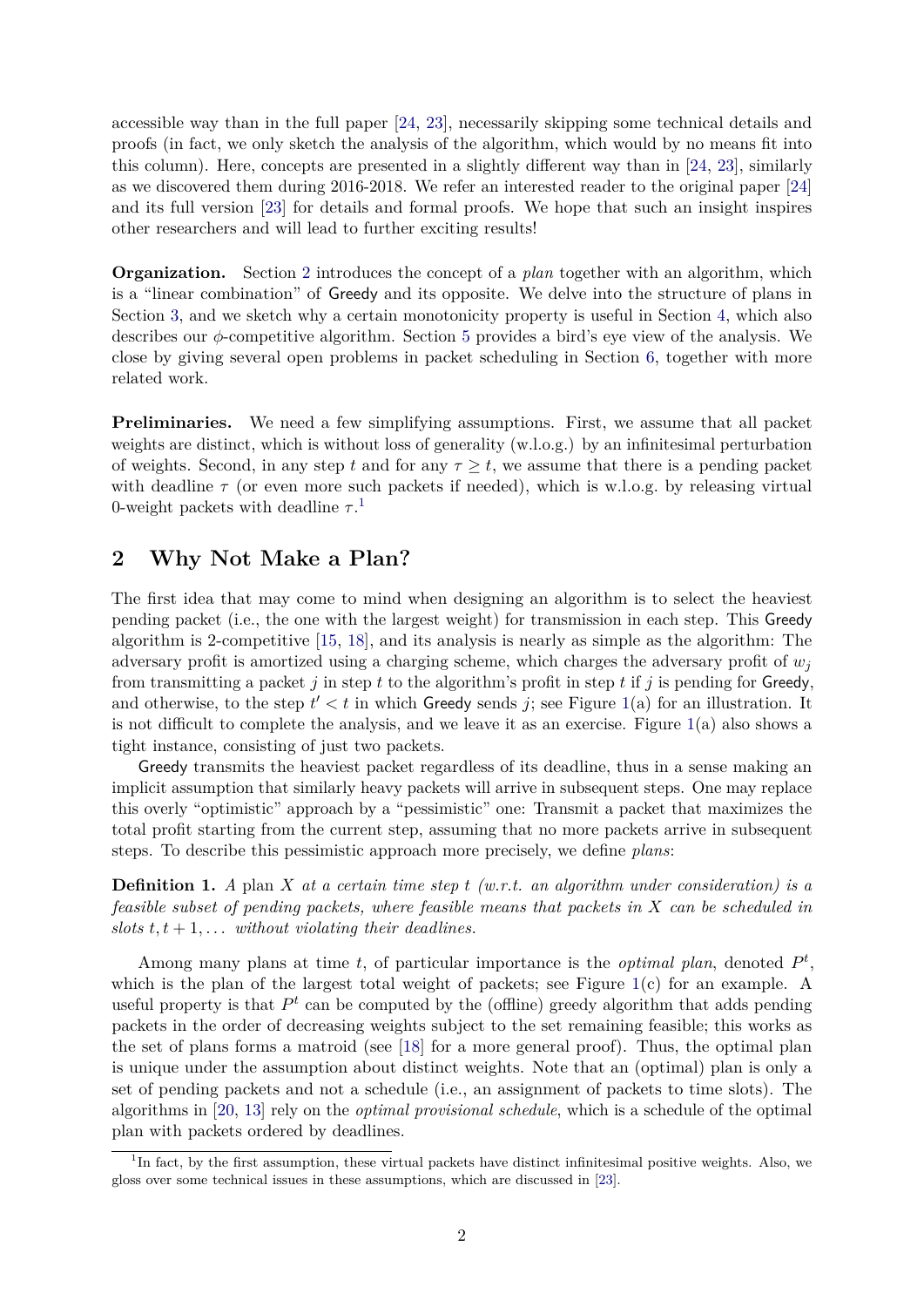<span id="page-2-1"></span>

Figure 1: In the tight examples, each packet *p* is depicted by a line segment, split into slots in which the packet can be transmitted, and  $w_p$  appears to the left of this segment. The slot in which the algorithm transmits  $p$  (if any) is depicted by a red rectangle. In examples (a) and (b), the optimal schedule transmits both heavy packets, implying that the ratio is 2. In (a), we also illustrate a charging scheme for **Greedy**; note that packet *p* is pending in step  $t + 1$ . In (c), the packet (of weight) 0.4 is not in the optimal plan  $P^1$ , and we show a particular schedule of  $P^1$ ; note that, for example, the slots of packets 1*.*6 and 0*.*5 can be swapped. As defined in Section [3,](#page-2-0)

the tight slots of  $P^1$  are 3, 4, and 5, and the segments are  $[1, 3]$ ,  $[4, 4]$ , and  $[5, 5]$ .

Now, the pessimistic algorithm, that we call PlanGreedy, is as follows: Transmit packet  $p \in P^t$ that maximizes the total weight of the optimal plan  $Q_p^{t+1}$  in the next step after transmitting *p*, assuming no packets arrive in the next step (ties are broken in favor of heavier packets). Naturally, the algorithm is not aware of packets arriving in the next step, and  $p \notin Q_p^{t+1}$ . The idea is that we are trying to "save" heavy packets for future steps, unless they are urgent. This algorithm can also be defined in a different way: Select a packet with the smallest deadline in the optimal plan  $P<sup>t</sup>$ . (These two formulations are not really equivalent but the details are beyond the scope of this column.) As it turns out, PlanGreedy is also 2-competitive (by a more involved proof than for Greedy, using some ideas from Section [5\)](#page-6-0), and a tight instance is depicted in Figure [1\(](#page-2-1)b).

As one can observe, the tight instances for Greedy and PlanGreedy are somewhat opposite. The first key idea on the way to a  $\phi$ -competitive algorithm is to consider a linear combination of these "opposite" algorithms. Namely, for a parameter  $\alpha \geq 0$ , consider algorithm Plan( $\alpha$ ) that transmits packet *p* maximizing  $\alpha \cdot w_p + w(Q_p^{t+1})$ , where  $Q_p^{t+1}$  is defined in the same way as for PlanGreedy. Observe that for  $\alpha = 0$ , we get PlanGreedy, whereas for  $\alpha \to \infty$  we obtain an algorithm arbitrarily close to Greedy. Naturally, the selected packet *p* is always in the optimal plan. An analysis of 2-bounded instances, where each packet can only be transmitted in one or two times steps, as well as other examples reveal that one should set the parameter  $\alpha$  to  $\phi$  in order to obtain a *φ*-competitive algorithm.

Unfortunately,  $Plan(\phi)$  is *not*  $\phi$ -competitive, and a (somewhat involved) counterexample is described in Appendix C in [\[23\]](#page-11-5). In order to understand why and to be able to fix it, we first need to describe the structure of the optimal plan and its changes after packet transmissions.

# <span id="page-2-0"></span>**3 Properties of Plans**

As defined above, an (optimal) plan is not a schedule, just a feasible set of pending packets. Thus, there is often some flexibility in assigning packets from  $P<sup>t</sup>$  into time slots, and our goal is to understand this flexibility, using the following definition.

**Definition 2.** *A slot*  $\tau$  *is* tight *w.r.t.* the optimal plan  $P^t$  *in step*  $t$  *if the number of packets in*  $P^t$  *with deadline at most*  $\tau$  *equals*  $\tau - t + 1$ *.*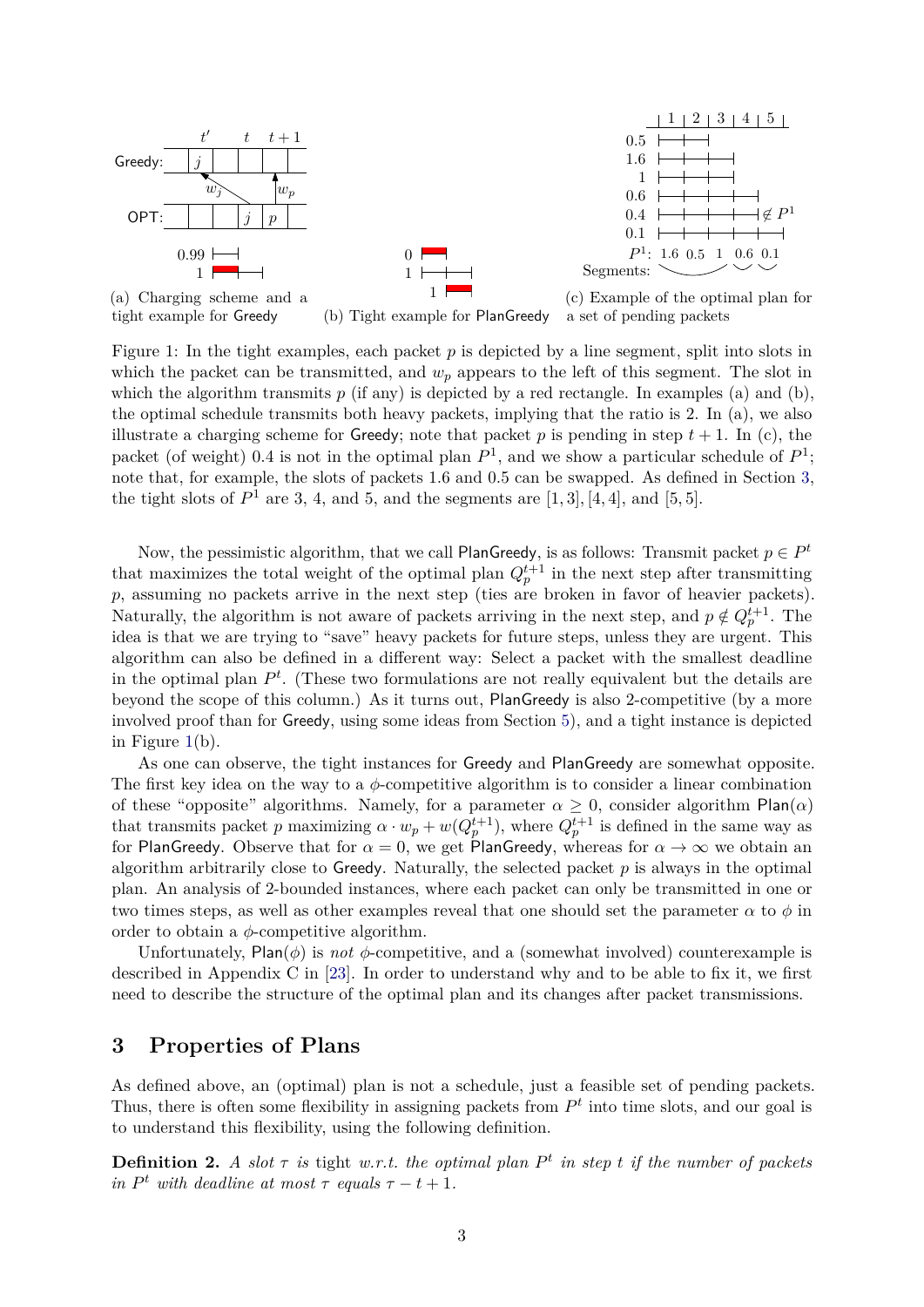<span id="page-3-1"></span>

Figure 2: Illustration of changes in the optimal plan in three cases: (a) an ordinary step, (b) a leap step with  $d_{\rho} \leq d_p$ , and (c) a leap step with  $d_{\rho} > d_p$ . Optimal plans are depicted by a rectangle, with tight slots given by vertical line segments.

Note that the number of slots  $t, t + 1, \ldots, \tau$  is  $\tau - t + 1$  and thus,  $P^t$  could contain no more than  $\tau - t + 1$  packets with deadline at most  $\tau$ . Let  $\alpha_1 < \alpha_2 < \alpha_3 < \cdots$  be the tight slots in  $P^t$ . Tight slots naturally divide time slots  $t, t + 1, \ldots$  into intervals, called *segments*. Namely, the segments are  $[\alpha_0 + 1, \alpha_1], [\alpha_1 + 1, \alpha_2], \ldots$ , where slot  $\alpha_0 = t - 1$  is also considered to be tight. A moment's thought reveals that in any schedule of  $P^t$ , packets with deadline in  $[\alpha_{i-1} + 1, \alpha_i]$ must be assigned to slots  $[\alpha_{i-1} + 1, \alpha_i]$ . Thus, packets in  $P^t$  are also divided into the segments by their deadlines, and a packet from one segment cannot be scheduled in another segment. Within a segment, there exists some limited flexibility and in particular, any packet in  $P<sup>t</sup>$  can be assigned to the first slot of its segment. See Figure  $1(c)$  $1(c)$  for an example.

The first step in understanding  $Plan(\phi)$  (or any algorithm based on plans) is to figure out how the optimal plan changes just after the transmission of a packet *p* and incrementing the time but before new packets arrive in step  $t + 1$ ; as above, we denote this new optimal plan by  $Q_p^{t+1}$ . We distinguish two types of transmissions by Plan( $\phi$ ) w.r.t. changes in the optimal plan:

- "Ordinary" step: A packet *p* from the first segment  $[t, \alpha_1]$  is transmitted. Then we simply have  $Q_p^{t+1} = P^t \setminus \{p\}$ , which can be proven using matroid properties of plans.
- "Leap" step: The algorithm chooses a packet *p* with  $d_p > \alpha_1$ . In this case, the change in the optimal plan is more involved: Let  $\ell$  be the lightest packet in the first segment, and let  $\alpha_i$ be the tight slot such that  $d_p \in [\alpha_i + 1, \alpha_{i+1}],$  i.e., *p* belongs to the segment just after  $\alpha_i$ . Finally, let  $\rho$  be the heaviest pending packet not in  $P^t$  with  $d_{\rho} > \alpha_i$ . Then the new optimal plan is  $Q_p^{t+1} = P^t \setminus \{\ell, p\} \cup \{\rho\}$ . Intuitively,  $\ell$  is pushed out because of incrementing the time step (as slot *t* cannot be used any more), while *p* is replaced by  $\rho$ . For this reason,  $\rho$ is called the *substitute packet* for *p*.

The structure of the new optimal plan, i.e., the tight slots, may change. Namely, in both cases, the first segment may be split into more segments as new tight slots may appear in  $(t, \alpha_1)$ . Moreover, for a leap step, the replacement of  $p$  by  $\rho$  may either cause new tight slots to appear in  $[d_p, d_p)$  if  $d_p \leq d_p$ , or in the case  $d_p > d_p$ , all tight slots in  $[d_p, d_p)$  (if there are any) are no longer tight in  $Q_p^{t+1}$ , i.e., the segments containing  $d_p$  and  $d_\rho$  and any segments in between are merged. Otherwise, tight slots are preserved between  $P<sup>t</sup>$  and  $Q<sup>t+1</sup><sub>p</sub>$ . See Figure [2](#page-3-1) for an illustration. Similarly, we can derive how the optimal plan changes after a packet arrival, but this is not going to be important in this article. An interested reader is referred to Appendix A in [\[23\]](#page-11-5) for a detailed treatment of these changes in response to packet arrivals and transmissions.

#### <span id="page-3-0"></span>**4 It's All About Monotonicity**

The next key step that led us to obtaining the result was to consider the function that for a given slot  $\tau$ , captures the minimum weight that can appear in a slot  $\tau' \leq \tau$  in a schedule of  $P^t$ . More precisely, for a plan  $P^t$  in step  $t$  and a slot  $\tau \geq t$ , let  $\text{nextts}(P^t, \tau) = \min\{\alpha_i : \alpha_i \geq \tau\}$  be the next tight slot at or after  $\tau$ , and define: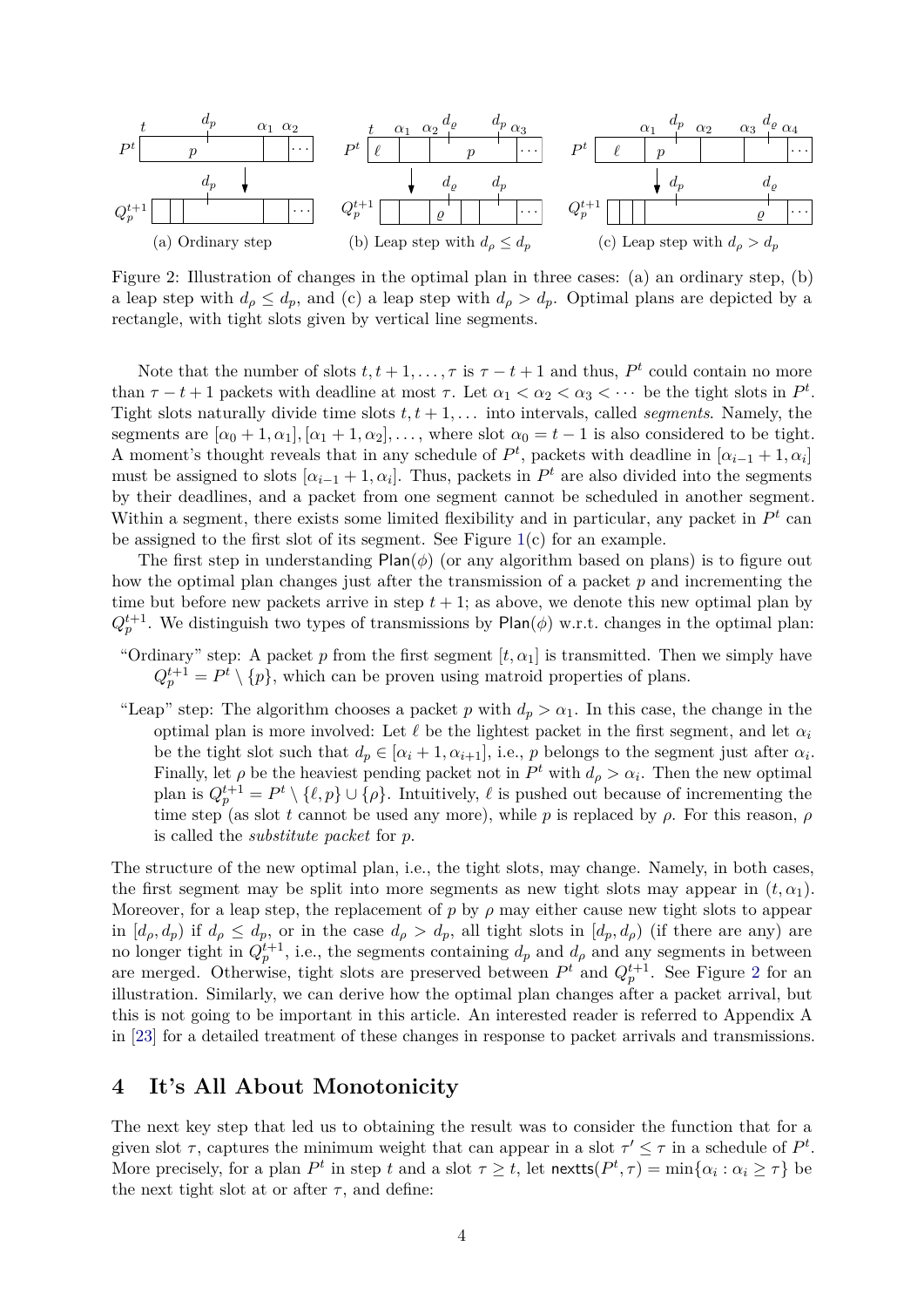<span id="page-4-0"></span>

Figure 3: An example of a graph of minwt on the left. Tight slots are depicted by vertical dashed lines. The graph on the right shows how minwt changes after a leap step with  $d_{\rho} > d_p$ , when some segments get merged.

 $\min \{ w_q : q \in P^t \& d_q \leq \text{nextts}(P^t, \tau) \}.$ 

We consider the next tight slot at or after  $\tau$  because of the aforementioned flexibility in the schedules of  $P^t$ , namely, that any packet in  $P^t$  may appear in the first slot of its segment. Observe that  $\text{minwt}(P^t, \tau)$  for a fixed  $P^t$  is non-increasing for increasing  $\tau$  and constant within a segment; see Figure [3](#page-4-0) for an example.

This function is useful as it upper bounds the weights of packets not in the optimal plan  $P^t$ , i.e., for any pending packet  $q \notin P^t$ , it holds that  $w_q < \text{minwt}(P^t, d_q)$ . Note that at any time step *t*, the adversary may release a packet with weight just below  $\text{minwt}(P^t, t)$  and deadline *t* (i.e., expiring immediately) without modifying the optimal plan  $P<sup>t</sup>$  or the behavior of algorithm Plan( $\phi$ ).

Our focus will be on how the value of  $\text{minwt}(P^t, \tau)$  for a fixed  $\tau$  changes as packets arrive and are transmitted. It is relatively easy to see that when a new packet arrives,  $\text{minwt}(P^t, \tau)$  does not decrease for any  $\tau$ , and the same holds when a packet from the first segment is transmitted, i.e., in an ordinary step. However, after a leap step, the value of  $\text{minwt}(P^t, \tau)$  decreases for some *τ*, e.g., for  $\tau = d_{\rho}$ , as the substitute packet  $\rho$  is not in  $P^t$ , implying that  $w_{\rho} < \text{minwt}(P^t, d_{\rho})$ , but  $\rho$  gets added to  $Q_p^{t+1}$ .

**Slot-monotonicity.** One major step in designing a  $\phi$ -competitive algorithm was to prove *φ*-competitiveness of Plan(*φ*) on instances in which the following *slot-monotonicity property* holds: For any  $\tau$ , the value of minwt( $P^t$ ,  $\tau$ ) does not decrease in any step until  $\tau$ . By the above discussion, these are instances on which Plan(*φ*) doesn't execute leap steps (so these are not some "natural" instances as their definition is based on the behavior of a specific algorithm). This analysis of  $Plan(\phi)$  uses the concepts described in Section [5.](#page-6-0) On the other hand, in the aforementioned example with a ratio over  $\phi$  for Plan( $\phi$ ), the algorithm executes a few leap steps, which cause significant decreases of  $\text{minwt}(P^t, \tau)$  for some slots  $\tau$ .

And here comes the main idea: While the slot-monotonicity property doesn't hold on general instances, our algorithm *increases weights* and *decreases deadlines* of pending packets so that minwt( $P^t$ ,  $\tau$ ) does not decrease for any  $\tau$ , even in leap steps. Thus, for a packet p,  $w_p$  and  $d_p$ are no longer constant during the computation, and by  $w_p^t$  and  $d_p^t$  we denote the weight and deadline, respectively, of packet *p* in step *t*. Naturally, the actual profit of the algorithm from transmitting p is  $w_p^0$ , the original weight of p. However, the optimal plan  $P^t$  is always computed w.r.t. the current weights and deadlines of packets, i.e., taking the adjustments into account.

Figuring out the particular adjustments to maintain the slot-monotonicity property still requires some care. As argued above, this is only needed in leap steps, and the most obvious adjustment is to increase the weight of  $\rho$  to minwt $(P^t, d^t_\rho)$ . While this is sufficient when  $d^t_\rho \leq d^t_p$ , the value of minwt $(P^t, \tau)$  may still decrease if  $d^t_\rho > \text{nextts}(P^t, d^t_p)$  as at least two segments of *p* get merged into one segment; see the right part of Figure [3.](#page-4-0) Hence, we want to avoid merging segments, and we achieve this by decreasing deadlines.

One of the simplest options is to set the new deadline of  $\rho$  to  $\min(d_p^t, d_\rho^t)$ , thus ensuring that  $d_{\rho}^{t+1} \leq d_p^t$  (after the deadline adjustment), which prevents merging segments. In a way, we "shift"  $\rho$  from its segment in  $P^t$  to the segment of *p*. Unfortunately, this and other simple ways to avoid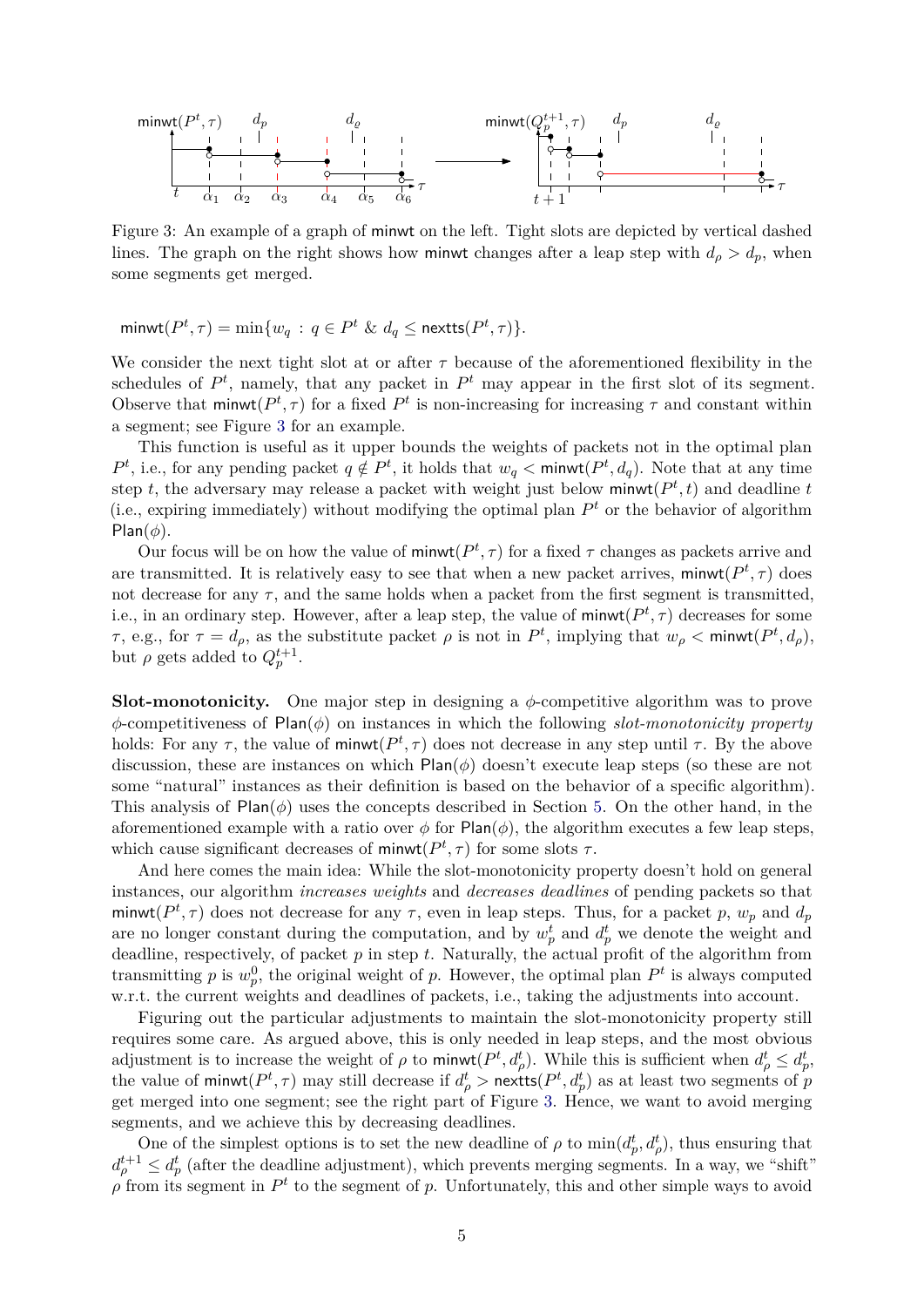<span id="page-5-1"></span>

Figure 4: Illustration of the "iterative shift" of packets  $h_1, \ldots, h_k$  in a leap step with  $d^t_\rho > d^t_p$ .

merging segments in a leap step do not yield a  $\phi$ -competitive algorithm (see Appendix C in [\[23\]](#page-11-5) for counterexamples). In a nutshell, the reason is that there may be a packet *g* that is nearly as heavy as *p* and belongs to a segment somewhere in between the segments containing  $d_p^t$  and  $d_p^t$ . If we decrease the deadline of  $\rho$  (or of another packet from the segment containing  $\dot{d}^t_\rho$ ) to  $d^t_p$ , then  $\rho$  would become more urgent than a possibly much heavier packet  $g$ , and this is intuitively not right — we should rather decrease the deadline of *g*.

Based on this observation, a right way to avoid merging segments is to do a rather involved "iterative shift" of certain, carefully selected heavy packets. Recall that tight slots of *P <sup>t</sup>* belonging to  $[d_p^t, d_p^t]$  would disappear after replacing *p* by *ρ* in the optimal plan unless we make suitable adjustments of deadlines. Let  $\tau_0 = \text{nextts}(P^t, d_p^t)$  and  $\gamma = \text{nextts}(P^t, d_\rho^t)$ . First, if  $d_\rho^t > \tau_0$  (i.e.,  $d_{\rho}^t$  is in a later segment than  $d_p^t$ ), we select the heaviest packet  $h_1$  in  $P^t$  with deadline in  $(\tau_0, \gamma]$ . We decrease the deadline of  $h_1$  to  $\tau_0$ , which restores all tight slots of  $P^t$  in  $[\tau_0, d_{h_1}^t)$ .<sup>[2](#page-5-0)</sup> Next, we let  $\tau_1$  = nexts( $P^t, d^t_{h_1}$ ) and if  $\tau_1 = \gamma$ , then we're done. Otherwise, we iterate the above, with  $h_1$ taking the role of *p*. Namely, we select  $h_2$  as the heaviest packet in  $P^t$  with deadline in  $(\tau_1, \gamma]$ , decrease the deadline of  $h_2$  to  $\tau_1$ , and let  $\tau_2$  = nextts( $P^t$ , $d_{h_2}^t$ ). Then, if  $\tau_2 < \gamma$ , we do another iteration, and so on, until  $\tau_i = \gamma$ . This iterative shift is illustrated in Figure [4.](#page-5-1)

This is not as simple as one would like and moreover, not even sufficient for the slotmonotonicity property. One last bit is needed: When we shift packet  $h_i$  to an earlier segment (by decreasing its deadline to  $\tau_{i-1}$ ), it may happen that  $w_{h_i}^t < \text{minwt}(P^t, \tau_{i-1})$ , i.e.,  $h_i$  is too light for its new segment. To rectify this final issue, we increase the weight of  $h_i$  to minwt $(P^t, \tau_{i-1})$ . With all these adjustments, the slot-monotonicity property holds and finally, it is possible to prove *φ*-competitiveness.

Algorithm [1](#page-5-2) provides a pseudocode of the resulting algorithm PlanM. We use notation  $w_p^t$ and  $d_p^t$  for the weight and deadline, respectively, of a packet p in step t, before the algorithm transmits a packet (note that there are no adjustments done upon packet arrivals). We remark that line 1 corresponds to algorithm  $Plan(\phi)$ , and is stated in a different, but equivalent way compared to [\[24,](#page-11-4) [23\]](#page-11-5).

<span id="page-5-2"></span>

|     | <b>Algorithm 1</b> Algorithm $\text{PlanM}(t)$                                                                      |                                          |
|-----|---------------------------------------------------------------------------------------------------------------------|------------------------------------------|
|     | 1: transmit packet $p \in P^t$ that maximizes $\phi \cdot w_n^t + w^t(Q_n^{t+1})$                                   | $\triangleright P^t$ is the optimal plan |
|     | 2: if $d_p^t > \alpha_1$ then                                                                                       | $\triangleright$ "leap step"             |
| 3:  | let $\rho$ be the (only) packet in $Q_n^{t+1} \setminus P^t$                                                        |                                          |
| 4:  | $w^{t+1}_{o} \leftarrow$ minwt $(P^{t}, d^{t}_{o})$                                                                 | $\triangleright$ increase $w_{\rho}$     |
| 5:  | $\gamma \leftarrow$ nextts $(P^t, d^t_\rho)$ and $\tau_0 \leftarrow$ nextts $(P^t, d^t_\rho)$                       |                                          |
| 6:  | $i \leftarrow 0$                                                                                                    |                                          |
| 7:  | while $\tau_i < \gamma$ do                                                                                          |                                          |
| 8:  | $i \leftarrow i + 1$                                                                                                |                                          |
| 9:  | $h_i \leftarrow$ the heaviest packet in $P^t(\tau_{i-1}, \gamma)$                                                   |                                          |
| 10: | $\tau_i \leftarrow$ nextts $(P^t, d^t_{h_i})$                                                                       |                                          |
| 11: | $d_{h_i}^{t+1} \leftarrow \tau_{i-1}$ and $w_{h_i}^{t+1} \leftarrow \max(w_{h_i}^t, \text{minwt}(P^t, \tau_{i-1}))$ | $\triangleright$ adjusting packet $h_i$  |

<span id="page-5-0"></span><sup>&</sup>lt;sup>2</sup>One may ask why we don't set the new deadline of  $h_1$  to  $d_p^t$ , instead of  $\tau_0 \geq d_p^t$ . The reason is that a certain argument in the analysis would not work, while using  $\tau_1$  is sufficient for slot-monotonicity.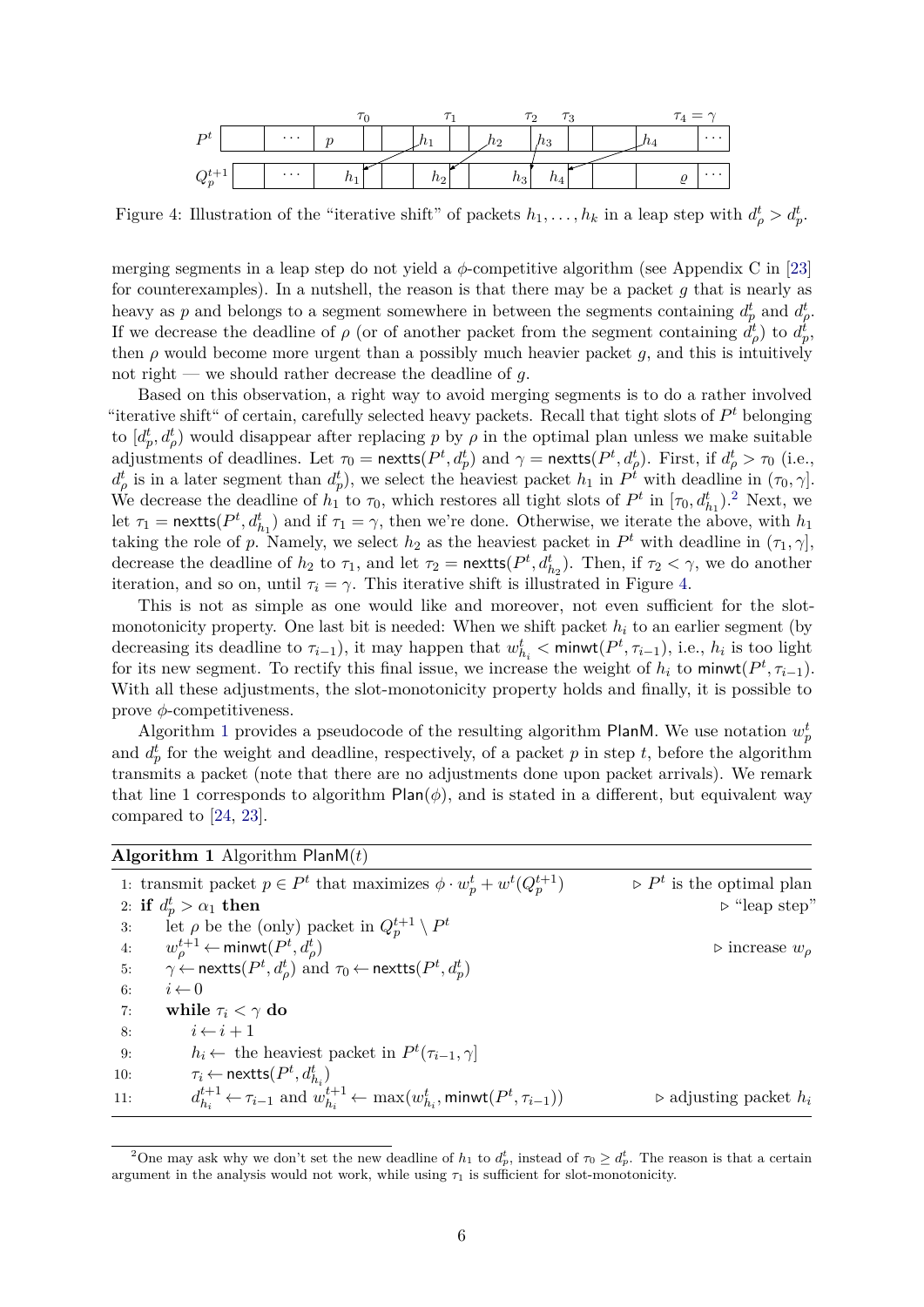<span id="page-6-1"></span>

Figure 5: Illustrations of the schedules of PlanM and of OPT in the two cases described in Section [5.](#page-6-0) The arrows depict our charging in these cases, and they are labeled with the amount being charged.

#### <span id="page-6-0"></span>**5 A Few Bits of the Analysis**

**Intuition.** Before we introduce the main concepts used to prove *φ*-competitiveness of PlanM, it is helpful to consider the following two cases. The first case repeatedly appears in the lower bound of  $\phi$  in [\[15,](#page-11-0) [2,](#page-10-0) [25,](#page-11-2) [9\]](#page-10-1). Namely, suppose that in step *t*, PlanM selected a packet *e* with  $d_e = t$ , while the adversary transmits a heavy packet *h* with  $d_h > t$  that appears in the optimal plan  $P^t$ , and we have that  $w_e = w_h / \phi^2$ . (A calculation shows that if  $w_e < w_h / \phi^2$ , PlanM wouldn't transmit *e*. Here, we drop index *t* from weights and deadlines for simplicity.) In the analysis, the adversary's profit of  $w_h$  in step *t* is split into two parts:  $w_h/\phi^2$  is charged to the algorithm's profit of  $w_e = w_h / \phi^2$  in step *t*, while the remaining part of  $w_h / \phi$  (using  $\phi^{-2} + \phi^{-1} = 1$ ) is charged to a future step  $t' > t$  — if h is eventually transmitted by PlanM in step  $t''$ , then  $t' = t''$ ; otherwise,  $t'$  is a step when another packet heavier than h is transmitted. See Figure  $5(a)$  $5(a)$  for an illustration.

Thus, the algorithm's profit of  $\phi \cdot w_e$  (scaled up by  $\phi$  to facilitate  $\phi$ -competitiveness) is split into  $w_e$  used to cover  $w_h/\phi^2$ , while the rest (i.e.,  $w_e/\phi$ ) covers a possible charge from an adversary transmission before step *t* (which is the transmission of *e* or of a packet lighter than *e*). Intuitively, in such situations, the algorithm is only "catching up" with the adversary, which transmits heavy packets sooner. Consequently, the algorithm has a certain advantage in future steps, namely, still having those heavy packets in the buffer, and this is naturally quantified by a suitable potential function in the analysis.

Still, we are not done as the opposite case may happen: The algorithm transmits a relatively heavy packet p in step t that the adversary saves for a future step  $t' > t$ . As p is no longer pending in step *t'*, the algorithm may select a very light packet at *t'*, even of weight below  $w_p/\phi^2$ . Thus, we are not able to charge  $w_p/\phi^2$  to the algorithm's profit in step *t'*. Instead, we amortize the adversary profit so that it receives an additional profit of  $w_p$  – minwt( $P^t, t'$ ) in step *t*, while we decrease the adversary profit in step  $t'$  to minwt $(P^t, t')$ . As minwt $(P^{t'}, t') \geq \text{minwt}(P^{t}, t')$ , a packet of weight at least minwt $(P^t, t')$  is transmitted in step  $t'$ ; here, we crucially rely on having the slot-monotonicity property. This amortization of the adversary profit, illustrated in Figure [5\(](#page-6-1)b), comes in handy also in similar cases.

Such intuition (together with considering more involved examples) eventually led us to developing the following three amortization techniques, which we use to show  $\phi \cdot w^0(\text{ALG}) \geq$ w<sup>0</sup>(OPT) for the schedule ALG computed by PlanM and the optimal schedule OPT (recall that  $w^0$  refers to the original packet weights):

- In the analysis, the algorithm's profit in step *t* is the *current* weight of the transmitted packet that may have been increased in a previous step  $t' < t$ . Thus, when the algorithm increases the weight of a packet in a leap step  $t'$ , we decrease its profit at  $t'$  by the weight increase (see [\(1\)](#page-7-0) below). This ensures that the algorithm's profits sum up to  $w^0$  (ALG).
- We amortize the optimal profit of  $w^0$ (OPT) using function minwt and an "adversary stash"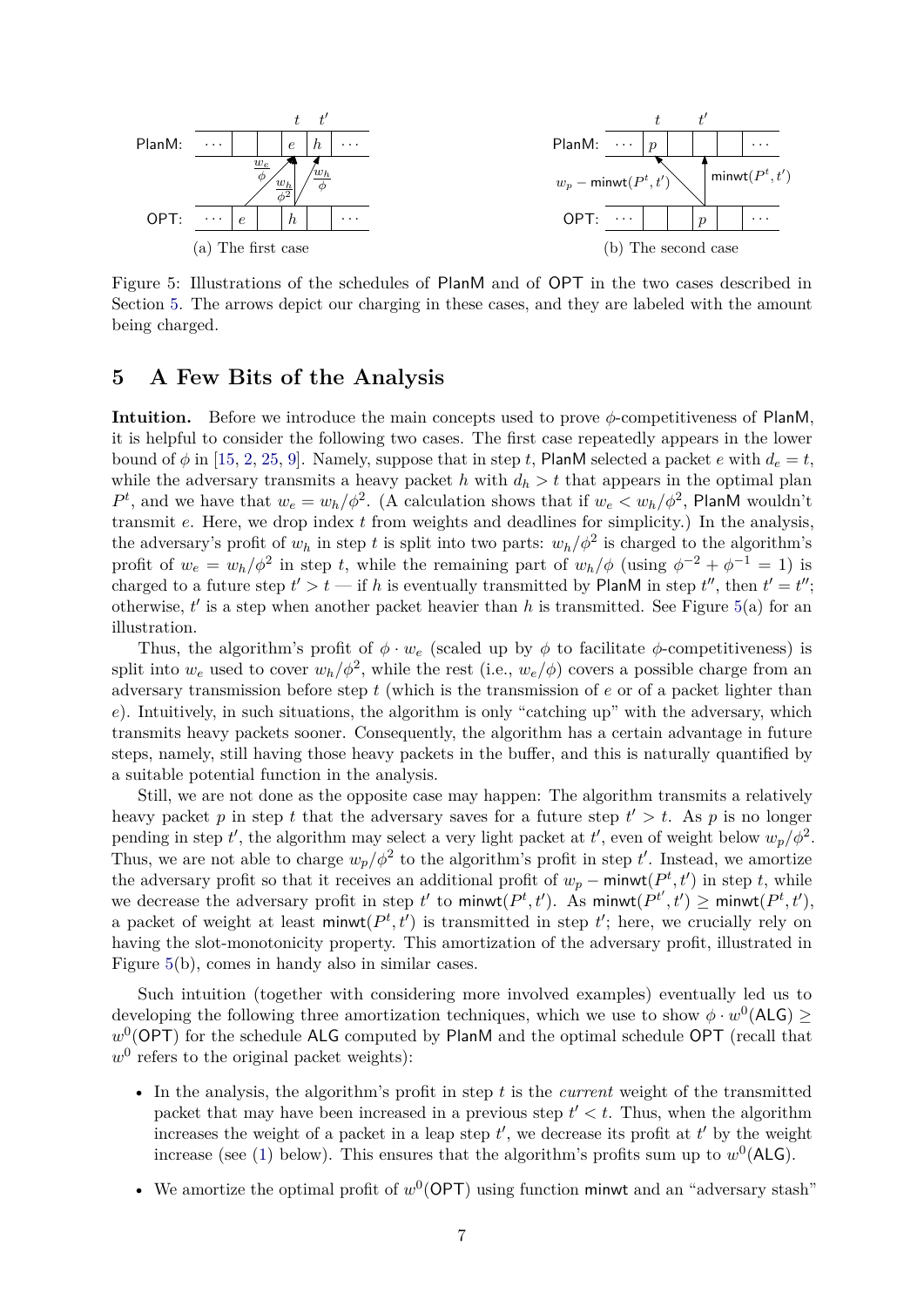$A<sup>t</sup>$ , briefly introduced below. Essentially, the adversary gets the profit from packets in  $A<sup>t</sup>$ in a future step.

• We use a potential function that quantifies a certain advantage of the algorithm over the adversary in future steps. It is based on packets in a so-called "backup plan" *B<sup>t</sup>* , which is a feasible set of pending packets used in the analysis. We maintain the invariant that  $B^t \cap P^t = P^t \setminus A^t$  and that  $B^t$  is feasible. Intuitively, packets in  $P^t \setminus A^t$  present an advantage for the algorithm, since they are pending for the algorithm and relatively heavy as they belong to the optimal plan, but the adversary won't get any profit for them in future steps as they do not appear in  $A^t$ . Furthermore, packets in  $B^t \setminus P^t$  are available as potential substitute packets  $\rho$  in leap steps and thus, also present an advantage for the algorithm. Considering the first case above, where we charge  $w_h/\phi$  from step t to step  $t' > t$ , we define the potential function as  $\Psi^t := \frac{1}{\phi} w^t(B^t)$ .

**Adversary stash and amortization of**  $w^0$  **(OPT). We need to keep track of the adversary** future profit associated with already released packets. However, as suggested in the second example above, we may need to partially charge the adversary future profit to the current step, thus effectively decreasing its profit in a future step.

Another observation is that any released packet *q* in slot  $\tau \geq t$  of OPT with  $w_q < \text{minwt}(P^t, \tau)$ doesn't need to be explicitly remembered. This is because of the slot-monotonicity property, i.e., that minwt( $P^t$ ,  $\tau$ ) for the fixed  $\tau$  does not decrease, and because in step  $\tau$ , the adversary may release and transmit a packet with weight just below  $\text{minwt}(P^{\tau}, \tau)$  and deadline  $\tau$ , which does not change the algorithm's behavior. As packets p of weight at least minwt $(P^t, d_p)$  are in the optimal plan  $P^t$ , we only keep track of the adversary future packets that are in  $P^t$ .

In particular, we use an *adversary stash*  $A<sup>t</sup>$ , which is a subset of packets in  $P<sup>t</sup>$  together with their assignment to slots  $t, t + 1, t + 2, \ldots$  (i.e.,  $A<sup>t</sup>$  is not only a set of pending packets but also their schedule). We maintain the invariant that  $A^t \subseteq P^t$  and that no packet in  $A^t$  is assigned to a slot after its *current* deadline. When a packet *q* arrives in step *t*, if it is added to *P <sup>t</sup>* and if it appears in a future step  $t' > t$  in OPT, we add q to  $A<sup>t</sup>$  and assign it to slot  $t'$ . Packet q may later be removed from  $A<sup>t</sup>$  or even replaced by a lighter packet; the latter modification is used under certain conditions in a leap step for packets  $h_i$ . Removal of  $q$  from  $A<sup>t</sup>$  happens, for example, when the current time  $t$  reaches  $t'$ , or when  $q$  is transmitted by the algorithm (as in the second example above), or when  $w_q^t$  gets below minwt $(P^t, t')$ , i.e., when *q* is no longer in the optimal plan. There are also other cases in which we modify  $A<sup>t</sup>$ , however, their description is beyond the scope of this informal overview.

We now briefly explain the amortization of the adversary profit of  $w^0$  (OPT). In the analysis of step *t*, we consider two cases: If slot *t* of  $A<sup>t</sup>$  contains a packet *j*, the adversary gets a credit of  $w_j^t$ . Otherwise, slot *t* is empty in  $A^t$  and the adversary credit is minwt $(P^t, t)$ . Furthermore, whenever we remove a packet *q* in slot  $\tau$  of  $A^t$ , we give the adversary a credit of  $w_q^t$  – minwt $(P^t, \tau)$ as a compensation for this change. Replacing a packet in  $A<sup>t</sup>$  by another, lighter packet is also appropriately compensated by the credit equal to the weight difference. Let advcredit*<sup>t</sup>* be the total credit the adversary receives in step *t*, including all the compensations for adjustments in  $A^t$ . Using the slot-monotonicity property, we can show that  $\sum_t$  advcredit<sup> $t$ </sup>  $\geq w^0(\mathsf{OPT})$ , as required.

The analysis continues by proving that the potential  $\Psi^t$  does not decrease when new packets arrive, while we can maintain the feasibility of backup plan  $B<sup>t</sup>$  and other invariants — this part is relatively straightforward. The main part of the analysis is to analyze packet transmissions. We need to preserve the invariants, while also showing the following inequality:

<span id="page-7-0"></span>
$$
\phi \cdot w^t (\text{ALG}[t]) - \phi \cdot (\Delta^t w) + \Delta^t \Psi \geq \text{adveredit}^t,
$$
\n(1)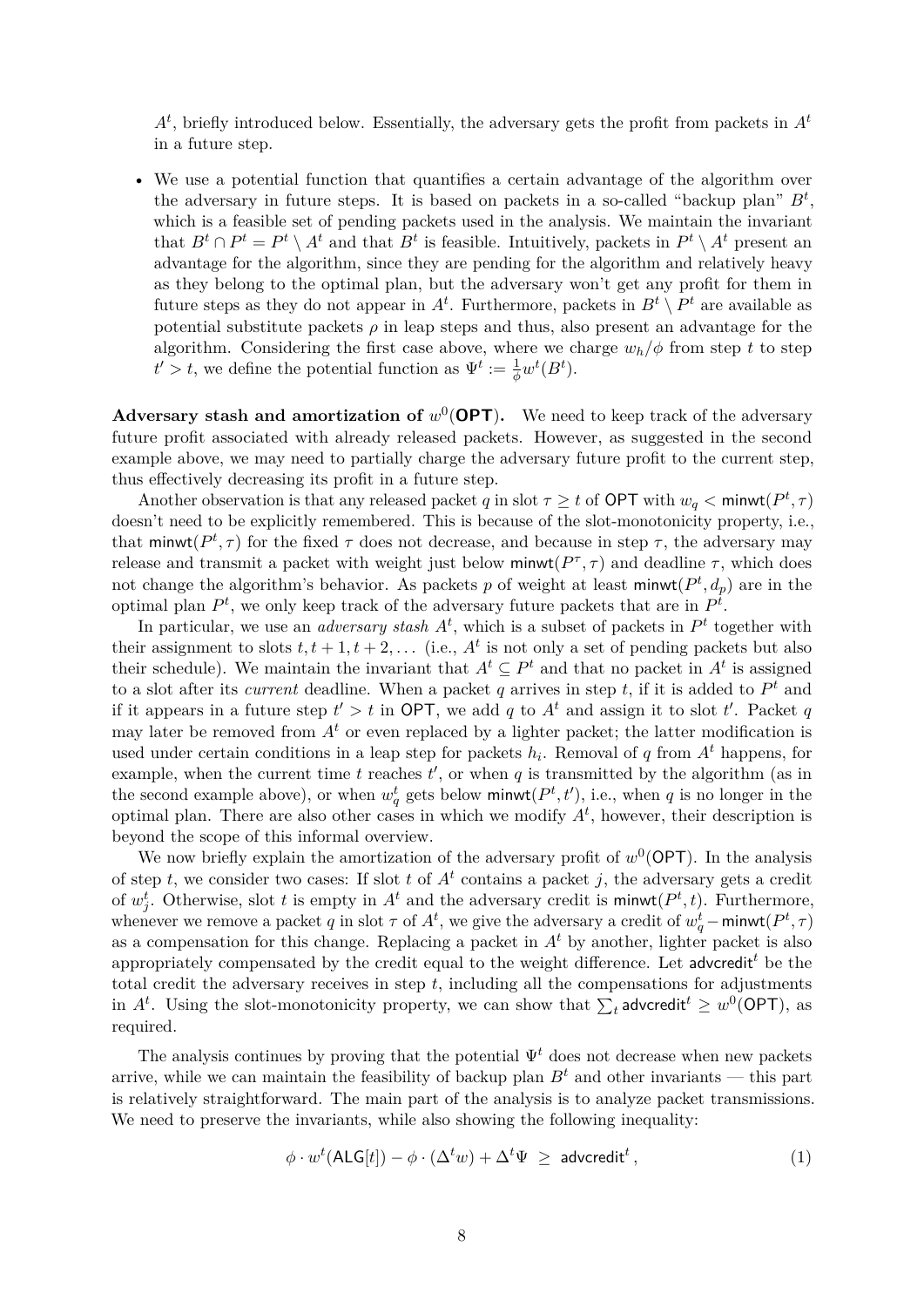where ALG[*t*] is the packet transmitted by PlanM in step *t*,  $\Delta^t w$  is the total increase of packet weights in step *t*, and  $\Delta^t\Psi$  is the change of the potential in step *t*. Summing up this inequality over all steps and using  $\sum_t$  advcredit<sup> $t$ </sup>  $\geq w^0(\mathsf{OPT})$ , the proof of  $\phi$ -competitiveness follows.

Admittedly, the resulting algorithm is slightly complicated (one would hope for just a couple of lines of pseudocode), and even worse, the full analysis in [\[23\]](#page-11-5) with all the details and careful explanations takes about 40 pages. Thus, it would be interesting to see a simpler optimal algorithm or at least an algorithm admitting a simpler analysis. As mentioned in Section [4](#page-3-0) and elaborated in Appendix C of [\[23\]](#page-11-5), our attempts at simplifying PlanM failed.

# <span id="page-8-0"></span>**6 Open Problems in Packet Scheduling**

We have summarized ideas behind the optimal deterministic algorithm for PacketSchD. However, this is definitely not the end of the story of packet scheduling algorithms. Here, we list several open problems for future work, together with more related work. A more comprehensive list of open problems in packet scheduling and related models can be found in the author's PhD thesis [\[22\]](#page-11-6) as well as in the excellent survey by Goldwasser [\[14\]](#page-11-7) (also in SIGACT News), which is still mostly up-to-date, even though it's from 2010!

**Memoryless algorithms.** Apart from being a bit more complicated than one would wish, PlanM uses memory to maintain adjustments of packet properties (packets stored in the buffer do not count as a usage of memory). It is thus natural to ask if we can obtain the ratio of *φ* using a *memoryless* algorithm. Such algorithms are likely to be simpler, more practical, and faster, due to requiring less resources. A nice feature is that such algorithms make the same decision given the same buffer contents, i.e., the same set of pending packets; this could be exploited to improve the lower bound of  $\phi$  for them. The 2-competitive Greedy is memoryless, and the only better such deterministic algorithm is the 1*.*893-competitive algorithm by Englert and Westermann [\[13\]](#page-10-3).

**Open Problem 1.** *Design a φ-competitive memoryless deterministic algorithm for* PacketSchD*, or improve the lower bound for memoryless algorithms.*

A promising approach for improving the lower bound is to try to adapt the lower bound of 1.633 by Bienkowski *et al.* [\[6\]](#page-10-4) for ITEM COLLECTION, a more general model where the algorithm is only aware of the ordering of packets by deadlines, not of actual values of the deadlines (before they expire).

**Randomized algorithms.** There is quite a substantial gap in our understanding of the competitive ratio of randomized algorithms. For both oblivious and adaptive adversaries, the best upper bound is  $e/(e-1) \approx 1.582$  [\[3,](#page-10-5) [8,](#page-10-6) [7,](#page-10-7) [21\]](#page-11-8), and it was proven even for a more general problem of online vertex-weighted bipartite matching [\[1,](#page-10-8) [11\]](#page-10-9). Chin and Fung [\[9\]](#page-10-1) showed a lower bound of 1.25 for the oblivious case, while Bienkowski *et al.* [\[7\]](#page-10-7) obtained a lower bound of  $4/3$ against the adaptive adversary (both of these lower bounds only use simple 2-bounded instances, defined below). We believe that the recent progress in the deterministic case may inspire new randomized algorithms and in particular, it seems plausible that a better ratio can be attained in the oblivious case.

**Open Problem 2.** *Improve the bounds on the competitive ratio of randomized algorithms.*

**Restricted variants of PacketSchD.** Special cases considered in the literature are typically defined by restricting the packet *span*, that is, an interval of time slots in which the packet can be transmitted. In *s*-bounded instances, any packet span has at most *s* slots, for some  $s \geq 2$ , i.e.,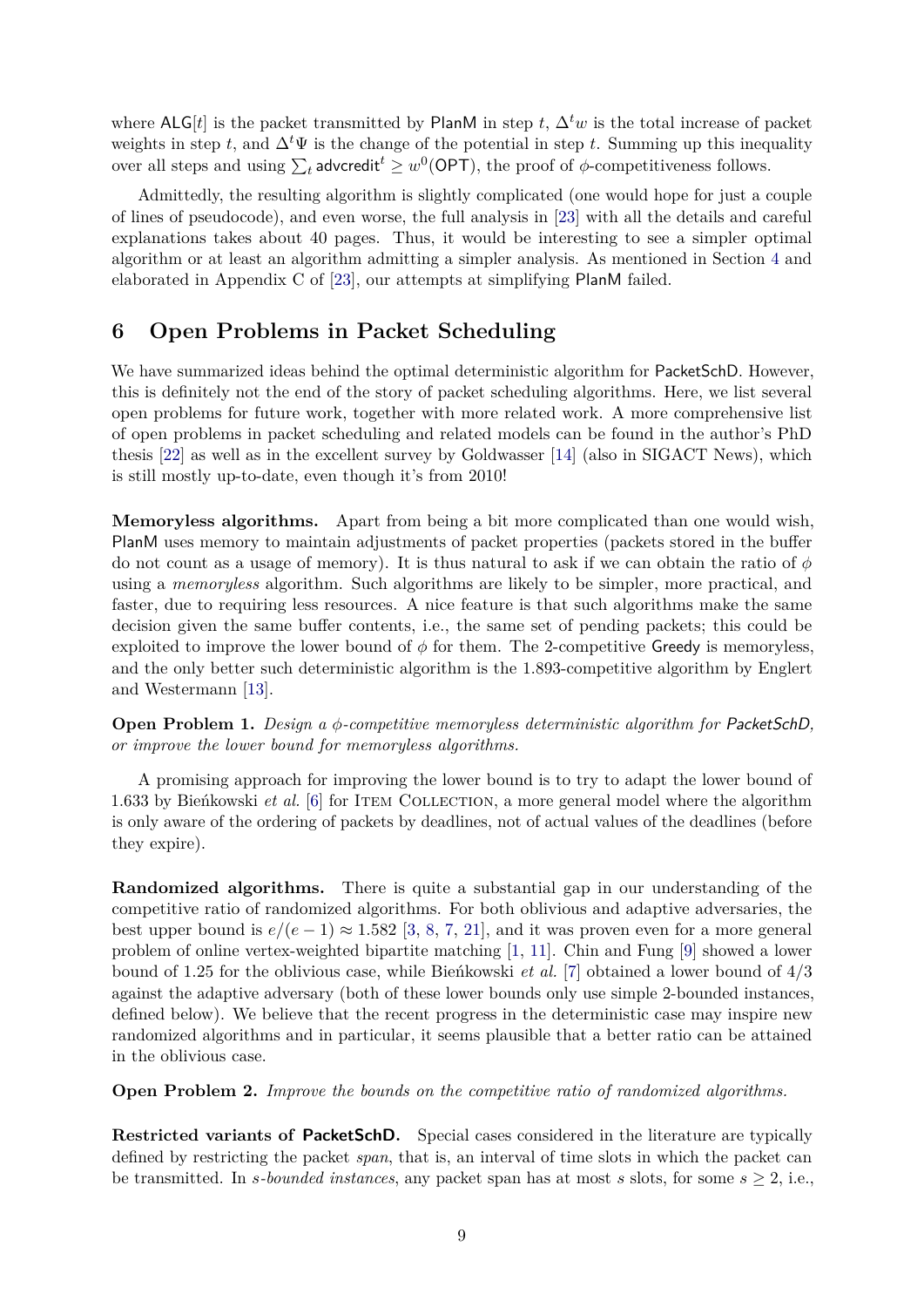$d_p - r_p + 1 \leq s$  for any packet *p*, where  $r_p$  is the release time of *p*. Note that the lower bound of  $\phi$  for deterministic algorithms holds for *s*-bounded instances for any  $s \geq 2$  [\[15,](#page-11-0) [2,](#page-10-0) [25,](#page-11-2) [9\]](#page-10-1). Already Kesselman *et al.* [\[18\]](#page-11-1) presented a *φ*-competitive algorithm for 2-bounded instances, which was later extended to the 3-bounded case by Chin *et al.* [\[8\]](#page-10-6) and to 4-bounded instances by Böhm *et al.* [\[4\]](#page-10-10). These algorithms are based on selecting the earliest-deadline packet *e* with  $w_e \geq w_h/\phi$ , where *h* is the heaviest pending packet. However, we have some evidence that this algorithmic approach cannot be extended to the general case.

In instances with *agreeable deadlines*, it holds that  $r_p < r_q$  implies  $d_p \leq d_q$  for any packets *p, q*; they contain 2-bounded instances, so the lower bound of *φ* holds for agreeable deadlines. A matching *φ*-competitive algorithm for agreeable deadlines was given by Li *et al.* [\[19\]](#page-11-9) (see also [\[16\]](#page-11-10)). The lower bound of *φ* does not apply to *s-uniform instances*, in which each packet has span of length *exactly*  $s \geq 2$ . For 2-uniform instances, the optimal competitive ratio is  $\approx 1.377$ as shown by Chrobak *et al.* [\[10\]](#page-10-2).

Finally, on instances without span restrictions but where packet weights increase with respect to deadlines, Bienkowski *et al.* [\[5\]](#page-10-11) also proved an upper bound of  $\phi$  (even for ITEM COLLECTION mentioned above). A more comprehensive overview of restricted variants, including results on randomized algorithms, is given in [\[14,](#page-11-7) [22\]](#page-11-6). It appears that in the deterministic case, the main gaps between lower and upper bounds are for *s*-uniform instances.

**Open Problem 3.** *Design a better algorithm for s-uniform instances, ideally for any s, and construct lower bounds on the competitiveness in the s-uniform case.*

Additionally, one can consider instances in which the span of every packet is  $at least s > 2$ ; note that the lower bound of  $\phi$  does not apply in that case. To our best knowledge, such instances have not been (explicitly) studied in the literature yet, only the lower bound of 1*.*25 for randomized algorithms against the oblivious adversary carries over to instances with arbitrarily large spans [\[9,](#page-10-1) [4\]](#page-10-10).

**Higher bandwidth.** A straightforward generalization of PacketSchD is to let the algorithm transmit  $m \geq 1$  packets in each step, instead of just one. This was already proposed by Kesselman *et al.* [\[18\]](#page-11-1), who show the 2-competitiveness of GREEDY and a  $\phi$ -competitive algorithm for 2-bounded instances, both for any  $m \geq 1$ . Chin *et al.* [\[8\]](#page-10-6) designed an algorithm with ratio that tends to  $e/(e-1) \approx 1.582$  and noted that the randomized lower bound of 1.25 holds for any *m*. As results for  $m = 1$  translate to any *m*, our  $\phi$ -competitive algorithm actually improves the state-of-the-art ratio for any  $m < 13$ .

Surprisingly, not only the ratio for  $m \to \infty$  matches that of the currently best randomized algorithms, but also the algorithms and their analyses share some similarities. Hence, a new technique for higher bandwidth may translate into a better randomized algorithm, and vice versa.

**Open Problem 4.** *For the case of higher bandwidth m >* 1*, design better (deterministic or randomized) algorithms, and construct new lower bounds.*

**FIFO model.** Kesselman *et al.* [\[18\]](#page-11-1) also introduced the FIFO model, in which packets do not have deadlines, but they are stored in a buffer of limited capacity and need to be transmitted in the same order as they arrive. For deterministic algorithms allowed to preempt (evict) a packet from the buffer, a simple greedy algorithm is 2-competitive [\[18\]](#page-11-1), and there exists a better packet from the buner, a simple greedy algorithm is z-competitive [18], and there exists a better algorithm with the ratio of  $\sqrt{3}$  [\[12\]](#page-10-12), while the lower bound is only 1.419 [\[17\]](#page-11-11). We refer to [\[14\]](#page-11-7) for more results and open problems in this model.

**Acknowledgments.** The author is partially supported by GA ČR project 19-27871X, by Charles University project UNCE/SCI/004, and by European Research Council grant ERC- $2014\text{-CoG } 647557$ . The author is grateful to his coauthors in [\[24\]](#page-11-4), Marek Chrobak, Lukasz Jeż,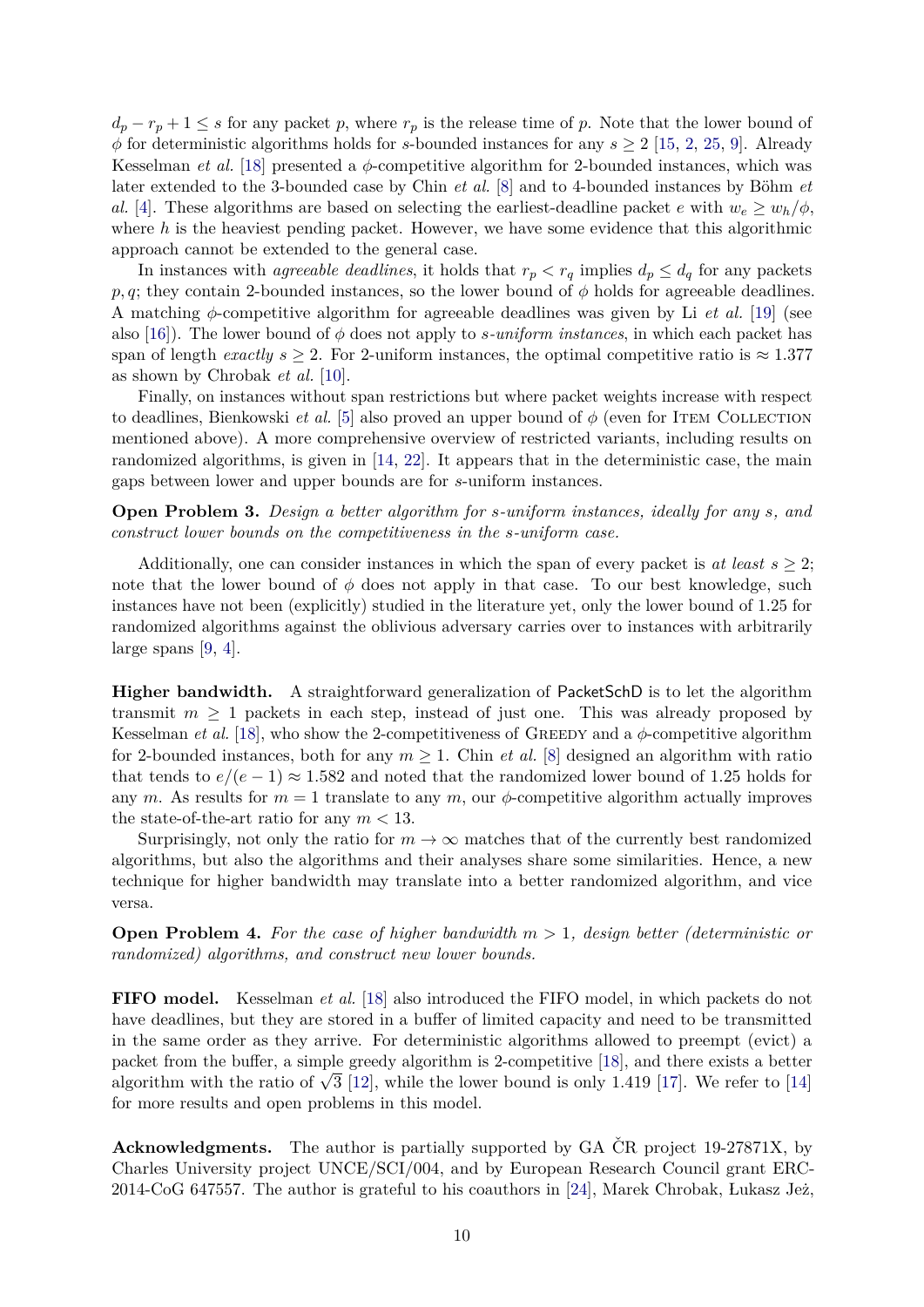and Jiří Sgall, for the fruitful collaboration on algorithms for PacketSchD, and also to Martin Böhm for many interesting discussions.

## **References**

- <span id="page-10-8"></span>[1] Gagan Aggarwal, Gagan Goel, Chinmay Karande, and Aranyak Mehta. Online vertexweighted bipartite matching and single-bid budgeted allocations. In *Proc. of the 22nd Annual ACM-SIAM Symposium on Discrete Algorithms (SODA '11)*, pages 1253–1264, 2011.
- <span id="page-10-0"></span>[2] Nir Andelman, Yishay Mansour, and An Zhu. Competitive queueing policies for QoS switches. In *Proc. of the 14th Annual ACM-SIAM Symposium on Discrete Algorithms (SODA '03)*, pages 761–770, 2003.
- <span id="page-10-5"></span>[3] Yair Bartal, Francis Y. L. Chin, Marek Chrobak, Stanley P. Y. Fung, Wojciech Jawor, Ron Lavi, Jiří Sgall, and Tomáš Tichý. Online competitive algorithms for maximizing weighted throughput of unit jobs. In *Proc. of the 21 st Symposium on Theoretical Aspects of Computer Science (STACS '04)*, volume 2996 of *LNCS*, pages 187–198. Springer Berlin Heidelberg, 2004.
- <span id="page-10-10"></span>[4] Martin Böhm, Marek Chrobak, Lukasz Jeż, Fei Li, Jiří Sgall, and Pavel Veselý. Online packet scheduling with bounded delay and lookahead. *Theoretical Computer Science*, 776:95 – 113, 2019.
- <span id="page-10-11"></span>[5] Marcin Bienkowski, Marek Chrobak, Christoph Dürr, Mathilde Hurand, Artur Jeż, Łukasz Je˙z, and Grzegorz Stachowiak. A *φ*-competitive algorithm for collecting items with increasing weights from a dynamic queue. *Theoretical Computer Science*, 475:92 – 102, 2013.
- <span id="page-10-4"></span>[6] Marcin Bienkowski, Marek Chrobak, Christoph Dürr, Mathilde Hurand, Artur Jeż, Łukasz Jeż, and Grzegorz Stachowiak. Collecting weighted items from a dynamic queue. *Algorithmica*, 65(1):60–94, 2013.
- <span id="page-10-7"></span>[7] Marcin Bienkowski, Marek Chrobak, and Lukasz Jeż. Randomized competitive algorithms for online buffer management in the adaptive adversary model. *Theoretical Computer Science*, 412(39):5121–5131, 2011.
- <span id="page-10-6"></span>[8] Francis Y. L. Chin, Marek Chrobak, Stanley P. Y. Fung, Wojciech Jawor, Jiří Sgall, and Tomáš Tichý. Online competitive algorithms for maximizing weighted throughput of unit jobs. *J. of Discrete Algorithms*, 4(2):255–276, 2006.
- <span id="page-10-1"></span>[9] Francis Y. L. Chin and Stanley P. Y. Fung. Online scheduling with partial job values: Does timesharing or randomization help? *Algorithmica*, 37(3):149–164, 2003.
- <span id="page-10-2"></span>[10] Marek Chrobak, Wojciech Jawor, Jiří Sgall, and Tomáš Tichý. Improved online algorithms for buffer management in QoS switches. *ACM Trans. Algorithms*, 3(4), 2007.
- <span id="page-10-9"></span>[11] Nikhil R. Devanur, Kamal Jain, and Robert D. Kleinberg. Randomized primal-dual analysis of RANKING for online bipartite matching. In *Proc. of the 24th Annual ACM-SIAM Symposium on Discrete Algorithms (SODA '13)*, pages 101–107, 2013.
- <span id="page-10-12"></span>[12] Matthias Englert and Matthias Westermann. Lower and upper bounds on FIFO buffer management in QoS switches. *Algorithmica*, 53(4):523–548, 2009.
- <span id="page-10-3"></span>[13] Matthias Englert and Matthias Westermann. Considering suppressed packets improves buffer management in quality of service switches. *SIAM Journal on Computing*, 41(5):1166–1192, 2012.